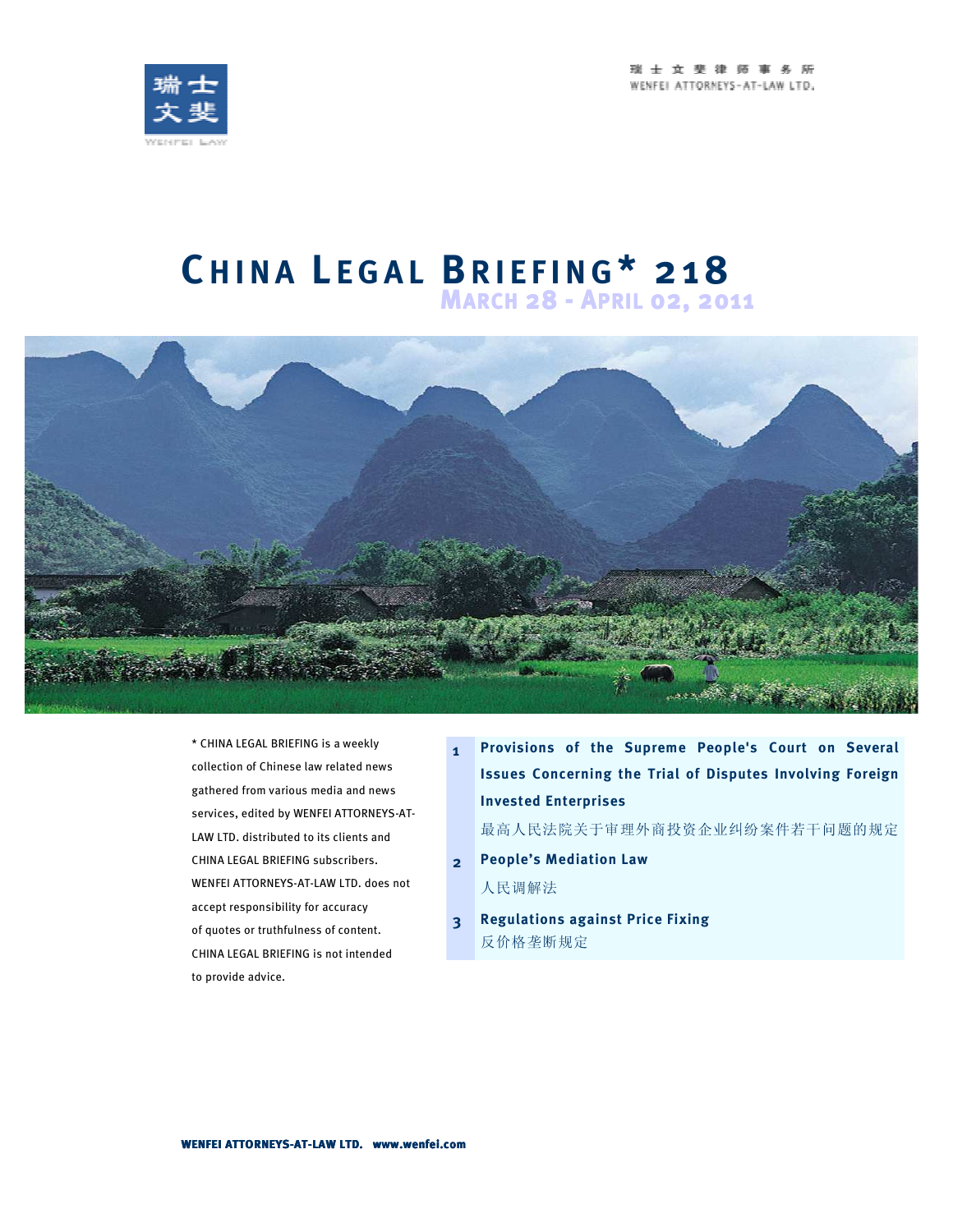## **Provisions of the Supreme People's Court on Several Issues Concerning the Trial of Disputes Involving Foreign-Invested Enterprises (I)**

最高人民法院关于审理外商投资企业纠纷案件若干问题的规定

【**Issued by**】 **Supreme People's Court**  【**Subject**】 **Economic Trial**  【**Promulgated on**】 **August 5th, 2010**  【**Effective from**】 **August 16th, 2011**  【**Source**】 **http://www.court.gov.cn** 

On August 5, 2010, the Supreme People's Court issued the Provisions on Several Issues Concerning the Trial of Disputes Involving Foreign-Invested Enterprises (I) (hereinafter referred to as "Provisions"). The Provisions were implemented as of August 16, 2010, mainly for the purpose of settling disputes arising out of the establishment of and changes in foreign-invested enterprises, such as contractual joint ventures, equity joint ventures and wholly foreign owned enterprises.

Most contracts signed in the process of establishing of and changing in a Foreign-Invested Enterprise ("FIE") shall be submitted to a relevant authority for approval. The Provisions provide that if the contract is legally established, even if it lacks a factor of effectiveness, because the contracts have not yet been examined and approved by the relevant authority, the contract provisions on the parties' obligation to apply for approval and registration are binding to both parties.

In addition, when the parties agree on supplementary provisions to a contract, which has already been approved by the competent authority, these supplementary provisions do not need government approval to be valid, if they do not constitute "significant and substantial modifications" to the contract.

Furthermore, according to Article 4 of the Provisions, if the contributing party has delivered the property to the FIE and has also completed registration of the change of title within a reasonable period of time, this party will be deemed as having fulfilled its obligation of capital contribution. If the FIE or any of its shareholders proves that the contributing party has caused losses to the FIE due to delay in handling the alteration registration of ownership and claims for damages, the People's Court shall uphold all such claims.

If, after the share transfer agreement for a FIE is signed, the transferor fails to perform its obligation to report for approval, the transferee can request to terminate the contract and obtain compensation for the loss, or request the transferor to perform the obligation to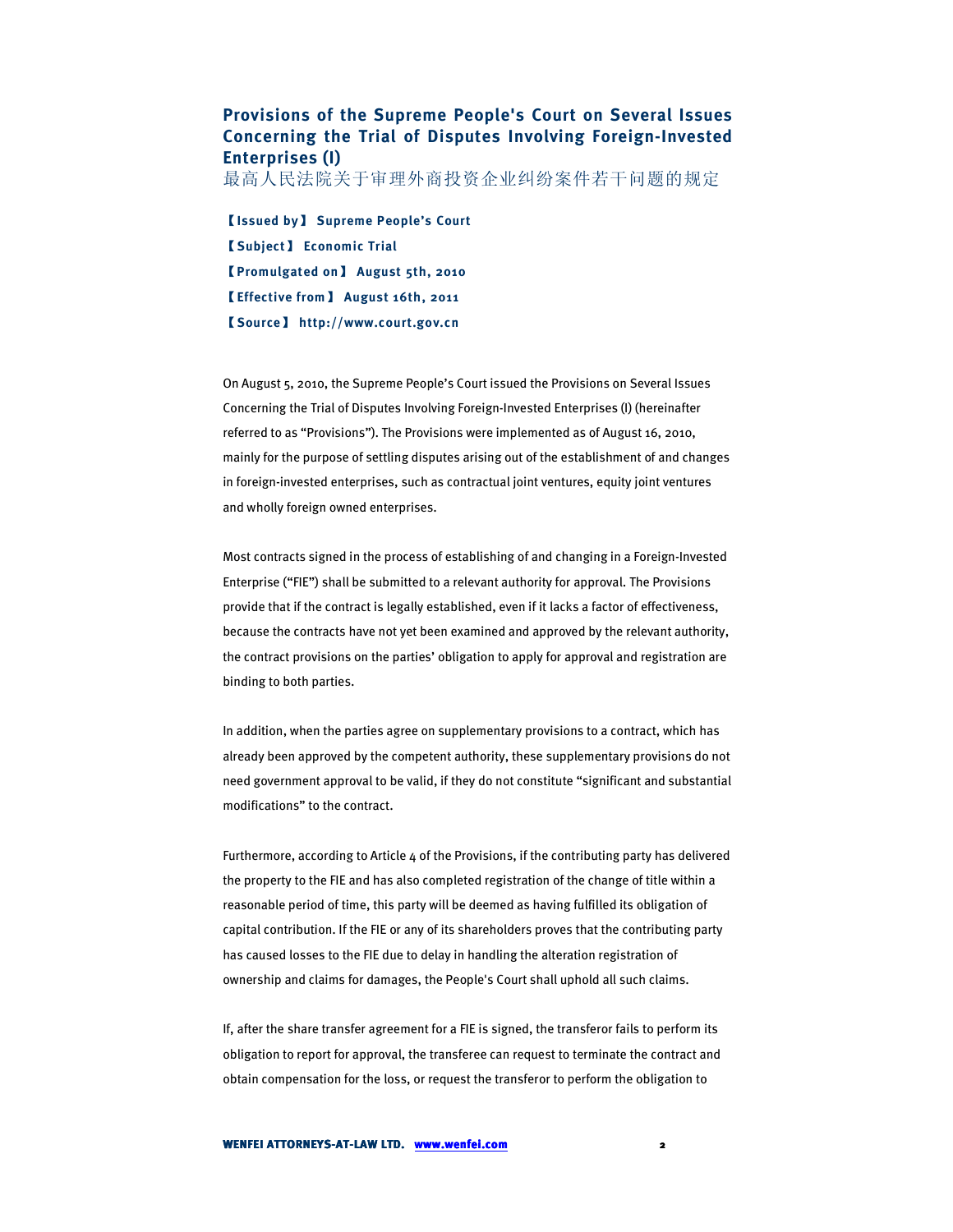report for approval. If the transferor continues to fail to perform its obligation, the transferee can request for the termination of the contract again and for the loss of compensation including the loss in the difference in price of stock, the loss of share proceeds and other reasonable losses.

In addition, the Provisions also provide detailed regulations on handling of disputes related to (i) the contract of mortgage of shares of FIEs; (ii) the reporting for approval for share changes by offering falsified information; (iii) right of approval for shareholders of a FIE in share transfers and (iv) right of first refusal in share transfers.

## **People's Mediation Law**  人民调解法

【**Issues by**】**Standing Committee of the National People's Congress**  【**Subject**】**Civil Litigation**  【**Promulgated on**】 **August 28th, 2010**  【**Effective from**】 **January 01, 2011**  【**Source**】**http://www.npc.gov.cn** 

The Standing Committee of the National People's Congress issued the People's Mediation Law (hereinafter referred to as "the Law") on August 28, 2010. It encourages people to settle disputes at the neighborhood-level, outside of courts and arbitration. The Law became effective on January 1st, 2011.

The term "people's mediation" refers to a process that a people's mediation commission persuades the parties concerned to a dispute into reaching a mediation agreement on the basis of equal negotiation and free will and thus solves the dispute between them.

According to the Law, the people's mediation committee is the legal organization to resolve disputes among the people. People's mediation commissions may not charge any fees for the mediation of disputes among the people. Governments at county levels and above should provide financial support for mediation work and should honor and reward outstanding mediation committees and mediators.

The Law stipulates that the parties concerned to a dispute can apply to a people's mediation commission for mediation, and a people's mediation commission can also voluntarily offer to mediate. Courts at the grassroots level, as well as police offices, should inform parties involved in disputes about the possibility of solving such disputes through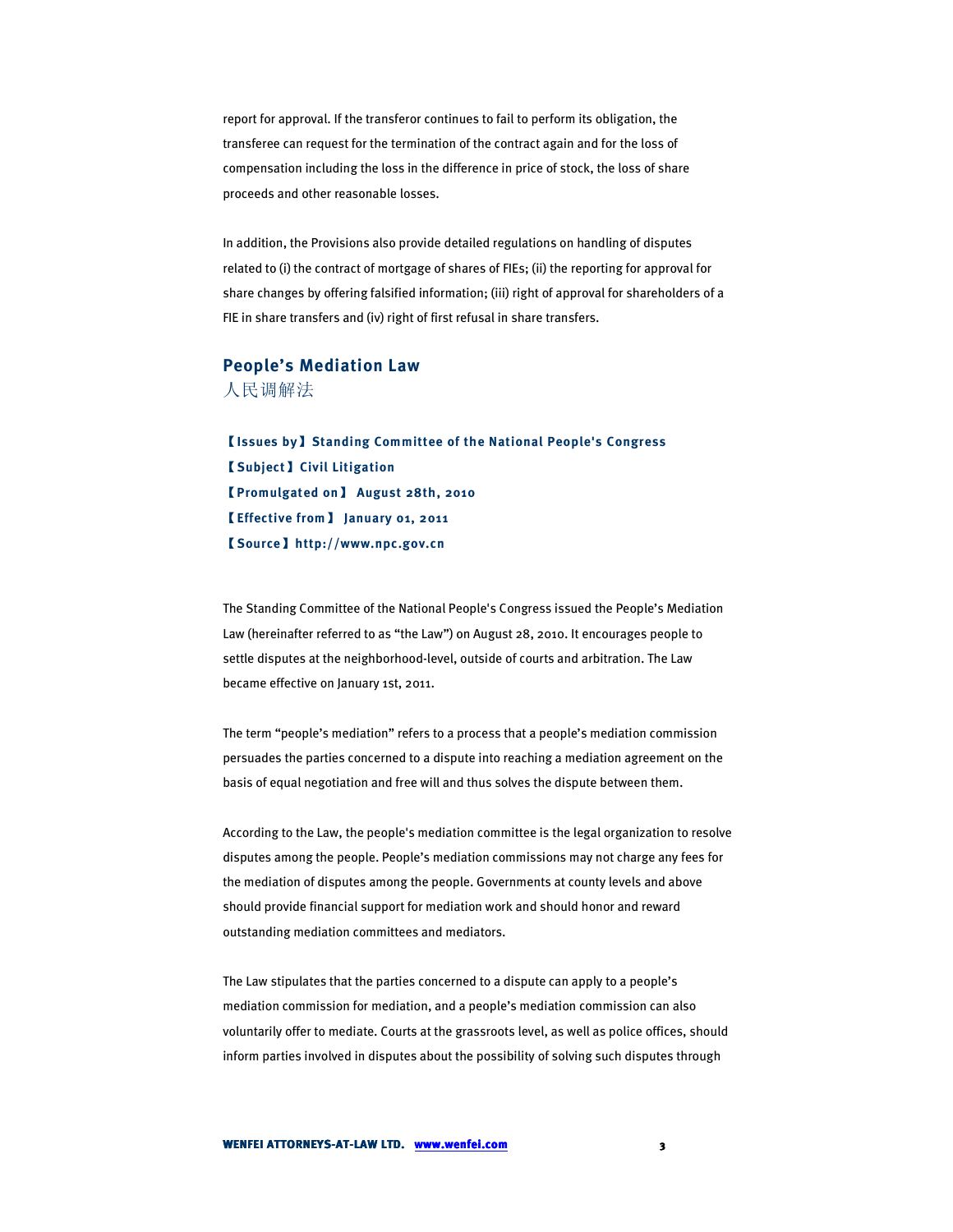mediation. However, no mediation should be undertaken if one party has expressly refused to settle the dispute through mediation.

In accordance with the Law the agreements reached in the mediation procedure are legally binding and the parties concerned may jointly apply to the people's court for judicial confirmation within 30 days after the mediation agreement becomes effective. After the people's court confirms the effect of the mediation agreement, if one party refuses to perform or fails to fully perform it, the other party can apply to the people's court for enforcement.

## **Regulations against Price Fixing**  反价格垄断规定

【**Issued by**】 **National Development and Reform Commission**  【**Subject**】 **Anti-Unfair-Competition**  【**Promulgated on**】 **December 29th, 2010**  【**Effective from**】 **February 01, 2011**  【**Source**】 **http://www.stpc.gov.cn** 

In order to prevent and curb price fixing acts, protect fair market competition and maintain consumer interests and public interests, the National Development and Reform Commission issued the Regulations against Price Fixing (hereinafter referred to as "the Regulations") on December 29, 2010. The Provisions became effective on February 1, 2011.

The Provisions apply to the price fixing acts in economic activities within the territory of China, as well as the price fixing acts outside China that have the impact of eliminating or restricting competition on the domestic market. The price fixing acts cover matters including price monopoly agreements, abuse of market dominance and abuse of executive power.

According to the Regulations, business partners will be barred from agreeing to minimum resale prices. Moreover, competitors will be banned from reaching the following price fixing agreements to fix prices:

- 1. agreement which fixes or changes the price level of commodities and services;
- 2. agreement which fixes or changes the magnitude of change in price;
- 3. agreement which fixes or changes the handling charges, discounts or other fees that have an impact on price;
- 4. agreement which provide an agreed price for the transaction with a third party;
- 5. agreement which provides a standard formula for price calculation;